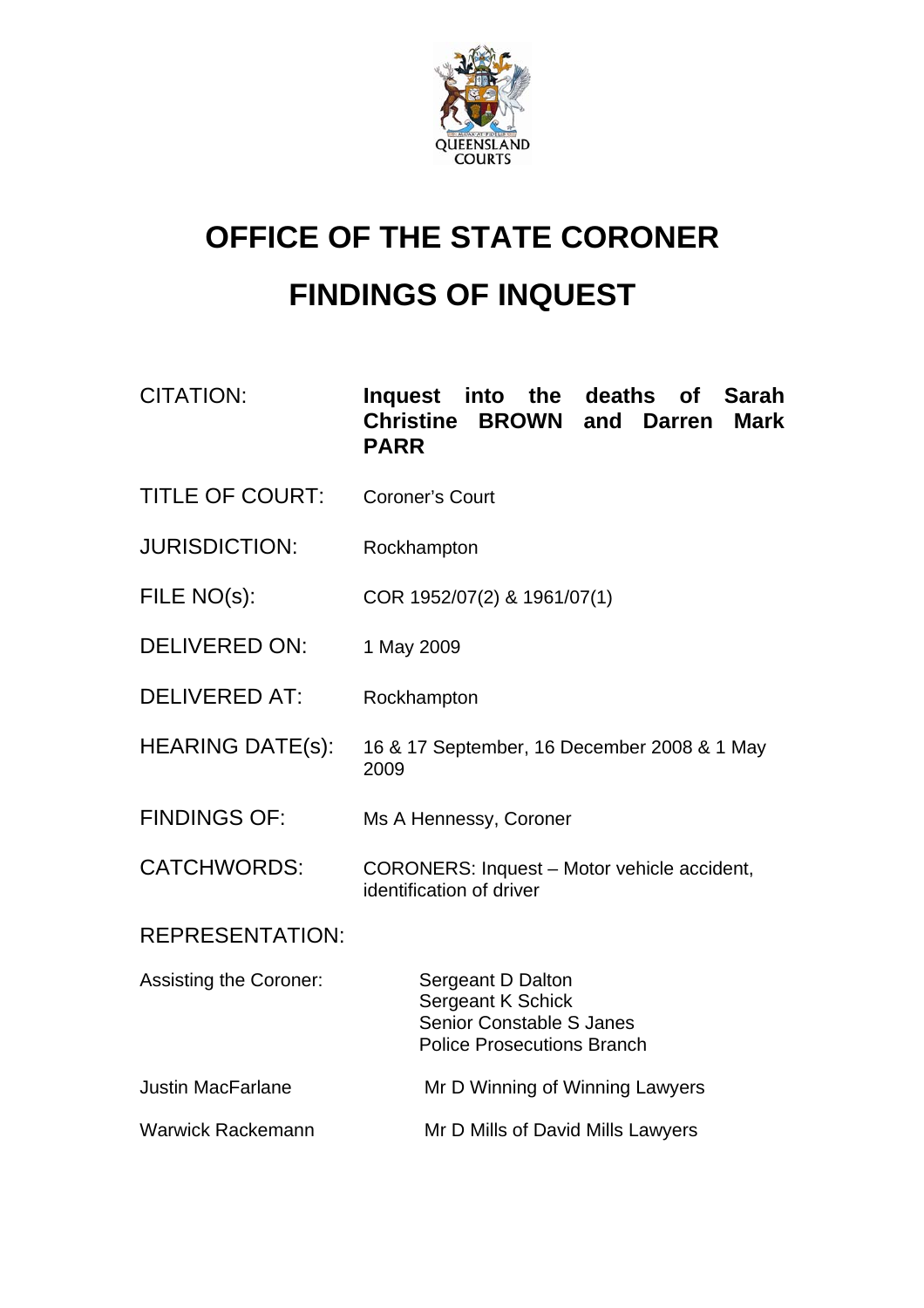These findings seek to explain, as far as possible, how the motor vehicle incident of the  $8<sup>th</sup>$  May 2007 occurred in which Ms Brown (Sarah) and Mr Parr (Darren) died. As a result of the evidence in this matter, recommendations may be made regarding matters connected to the deaths with a view to reducing the likelihood of deaths occurring in similar circumstances in the future.

I express my sincere condolences to the family and friends of Darren and Sarah.

#### *THE CORONER'S JURISDICTION*

- 1. The coronial jurisdiction was enlivened in this case due to the deaths of Sarah and Darren falling within the category of "*a violent or otherwise unnatural death"* under the terms of s8(3)(b) of the Act. The matter was reported to a Coroner in Rockhampton pursuant to s7(3) of the Act. A coroner has jurisdiction to investigate the death under Section 11(2), to inquire into the cause and the circumstances of a reportable death and an inquest can be held pursuant to s28.
- 2. A coroner is required under s45(2) of the Act when investigating a death, to find, if possible:
	- the identity of the deceased.
	- how, when and where the death occurred, and
	- what caused the death.
- 3. An Inquest is an inquiry into the death of a person and findings in relation to each of the matters referred to in section 24 are delivered by the Coroner. The focus of an Inquest is on discovering what happened, informing the family and the public as to how the death occurred, but not on attributing blame or liability to any particular person or entity.
- 4. The coroner also has a responsibility to examine the evidence with a view to reducing the likelihood of similar deaths. Section 46(1) of the Act, authorises a coroner to "*comment on anything connected with a death investigated at an inquest that relates to* – *(c) ways to prevent deaths from happening in similar circumstances in the future."* Further, the Act prohibits findings or comments including any statement that a person is guilty of an offence or civilly liable for something.
- 5. Due to the proceedings in a Coroner's court being by way of inquiry rather than trial, and being focused on fact finding rather than attributing guilt, the Act provides that the Court may inform itself in any appropriate way (section 37) and is not bound by the rules of evidence. The civil standard of proof, the balance of probabilities, is applied. All interested parties can be given leave to appear, examine witnesses and be heard in relation to the issues in order to ensure compliance with the rules of natural justice. In this matter, the families of Sarah and Darren, the witnesses and potential drivers Mr MacFarlane and Mr Rackemann were represented at the Inquest.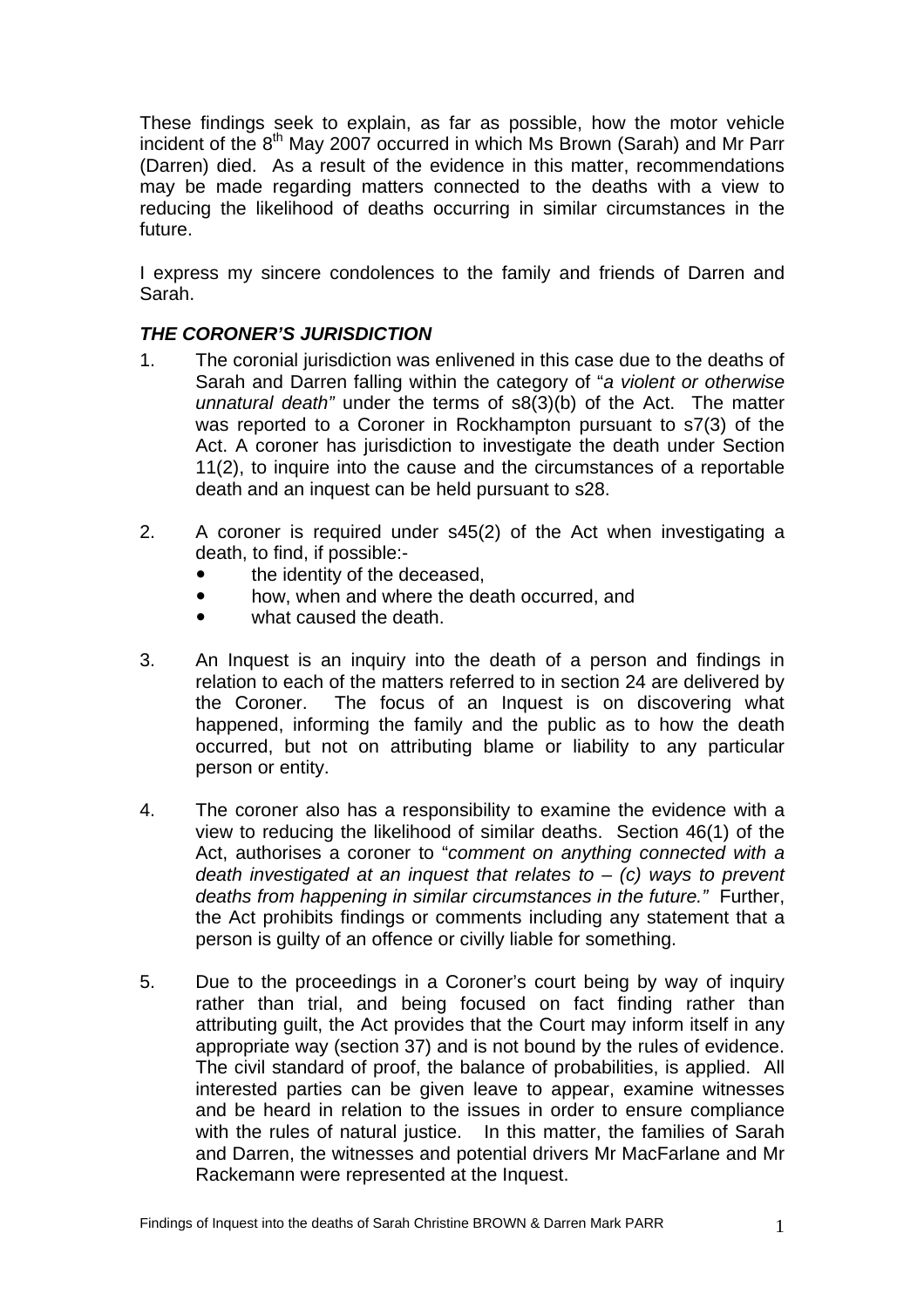6. I will summarise the evidence in this matter. All of the evidence presented during the course of the Inquest and the exhibits tendered have been considered even though some aspects of the evidence may not be specifically commented upon.

## *THE EVIDENCE*

- 7. Sarah and Darren were the back seat passengers in a Volkswagen Golf vehicle driven by either Justin MacFarlane or Warwick Rackemann, the owner of the vehicle. All four had been at the wedding of friends at a reception centre at the Capricorn Caves, via the town of The Caves north of Rockhampton. After leaving the wedding around 1am on the  $6<sup>th</sup>$  May 2007, the motor vehicle crashed on Barmoya Road, coming to rest off the road. The incident was reported at about 1.20am after MacFarlane and Rackemann had been located walking along Barmoya Road away from the accident site towards the township of The Caves.
- 8. The evidence of the investigating police officer was that he attended the scene after receiving notification of the incident at 2am. He arrived at 2.43am. He reported that Barmoya Road is an asphalt road with grass shoulders, 6 metres in width, one lane in each direction separated by double continuous white lines. The road surface was dry and in good condition. There was no item or debris on the road surface which could have contributed to the crash. The section of road involved is a tight bend from left to right in a westerly direction with limited visibility in both directions. The speed limit is 80 km per hour but there are no speed signs in the immediate area. Signs indicating 40 km per hour recommended and bendy road ahead are on the approaches to the incident.
- 9. The vehicle was down a steep embankment almost 15 metres from the edge of the bitumen surface. The front of the vehicle was facing the roadway and the vehicle was on its roof. Sarah had been wearing a seatbelt but the officer was unable to tell whether Darren was. Later examination revealed that the rear passenger seat belt was retracted and undamaged (if fitted it would have been cut to remove Darren from the vehicle). Examination of the vehicle lights indicated that the brakes were not applied at the time of the impact. The passenger side wheels were considerably damaged, with debris caught in the rims. The tyres all seemed to be in good condition and were inflated on the passenger side at the time of the incident due to the markings on the road. The Police Officer did not specifically note any problem with the driver's side tyres. The damage to the vehicle was consistent with it rolling numerous times before coming to rest on its roof. The gear stick was in fifth and the stereo was at an acceptable level. The vehicle was removed from the scene by tow truck. No mechanical defects were found to exist in the vehicle.
- 10. Further investigation established that the vehicle was approaching the bend travelling in a westerly direction and has failed to negotiate the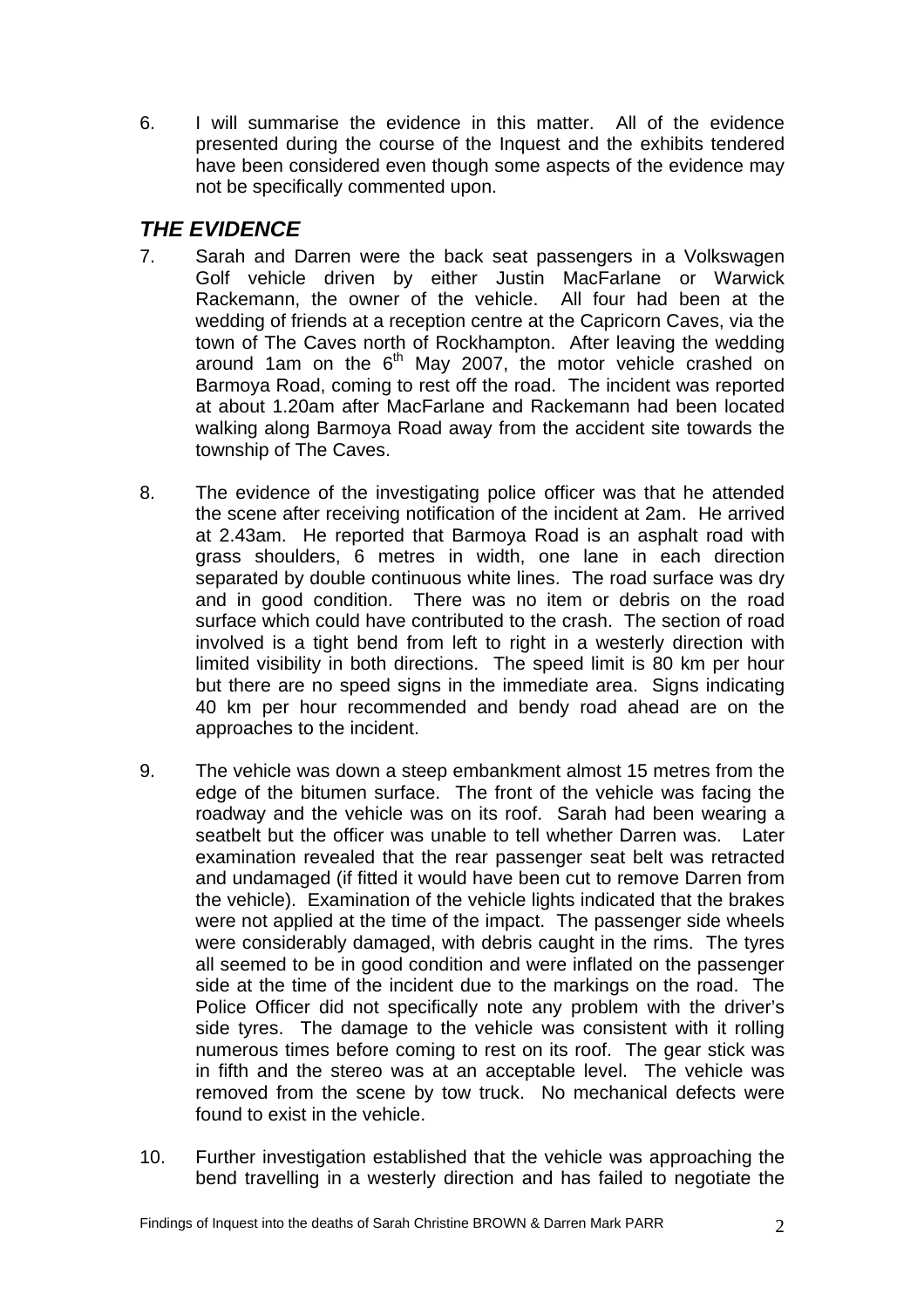bend in the road. The vehicle slid for about 20 metres before the passenger wheels dug into the soft shoulder causing the vehicle to roll down the embankment. There were no signs of braking on the road surface. There were no indications that speed was a contributing factor in the incident. The Police Officer estimated speed to be about 50-60 kph when the vehicle left the road surface. The witness Weber described the section of road as dangerous.

- 11. Mr MacFarlane was nominated by Mr Rackemann as the driver of the vehicle. A blood sample was taken from Mr MacFarlane indicating a blood alcohol content of 0.116%. Mr MacFarlane has been charged with driving with a blood alcohol content and failing to remain at the scene of an accident with callous disregard. Those charges are still pending, awaiting the outcome of the Inquest as to the likely identity of the driver of the vehicle.
- 12. A number of witnesses who had attended the wedding gave evidence. None of those persons actually noted who was driving the vehicle as it left the wedding, though people were around at the time. There was evidence that after the ceremony but before the reception commenced, MacFarlane and Rackemann travelled to the Caves Hotel and purchased beer to take back to the wedding.
- 13. Mr Kirby and Mr Broszat gave evidence that they came across the two men walking on the road. MacFarlane told them that he could not remember what happened. Rackemann could not remember who was in the car with Darren. All men were upset about the incident.
- 14. Mr Spencer was the first person to the accident site. He and his companion, Mr Beck, discovered Sarah and Darren deceased in the rear of the vehicle. Mr Spencer stated that there was no mobile coverage at the crash site and he had trouble even using radio to contact emergency services. QAS informed him that an ambulance had been called for but had not been able to locate the incident site.
- 15. QAS officers located MacFarlane and Rackemann walking along the road about 1-2km from the crash site. They had already driven past the area but had not seen the men walking on the first pass. When they were first seen, they appeared to be injured. The officers pulled up and spoke to the men. They were asking whether they had been in an accident. QAS Officer McMahon, Student Paramedic, gave evidence about speaking to Rackemann during this time. Questions had to be asked of Rackemann 3-5 times before he would give an answer. He appeared like he did not want to answer any questions rather than being confused or disoriented.
- 16. Both Rackemann and MacFarlane were visibly affected by alcohol. Officer Ewings described MacFarlane as slurred in speech and unsteady on his feet and Rackemann as speaking clearly, smelling of alcohol but steady on his feet.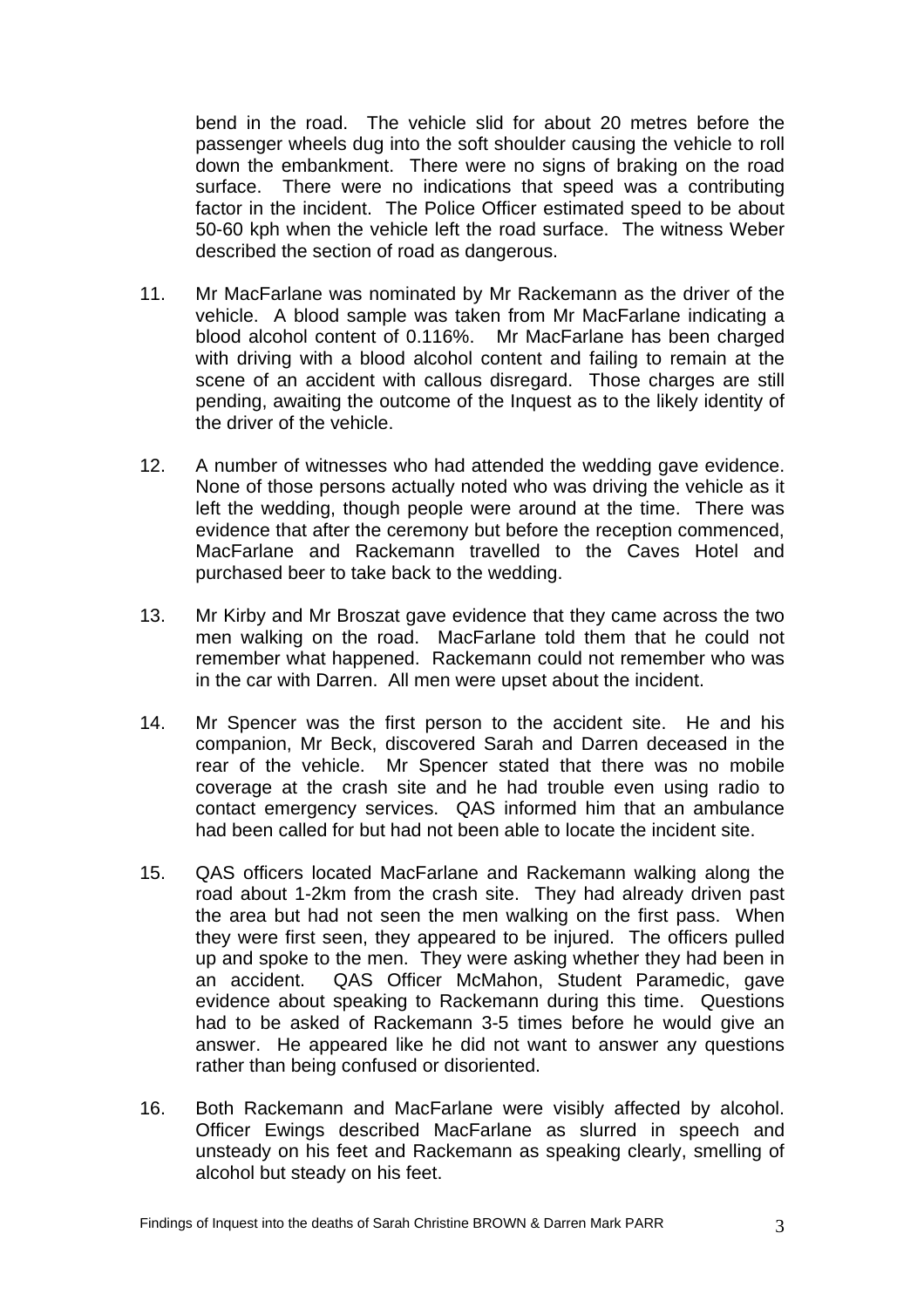- 17. Rackemann told the ambulance officers quite adamantly that MacFarlane was the driver in the accident. MacFarlane seemed confused by this and looked agitated that he could not remember being in the car at all. He seemed genuine, appeared bewildered and was puzzled by the statement that he was the driver. He was not thought to be in shock at the time. He did not answer whether he was or was not the driver. When told of the deaths of Sarah and Darren, Rackemann was quiet and MacFarlane was visibly agitated and upset and wanting to know what was happening. Both persons had injuries to left and right of the body and the ambulance officers were unable to establish through injury patterns who was the driver.
- 18. Justin MacFarlane gave evidence after a direction to him under section 39 of the Coroner's Act. He stated that he left his mother's home about an hour and a half before the wedding and went to Darren Parr's house. It had been pre-arranged that he would give Darren a lift to the wedding. Rackemann was there with his Golf motor vehicle. Darren and Rackemann were drinking beer when MacFarlane arrived. MacFarlane had one can of Gold beer at his mother's house before leaving. He stated that Rackemann was happy and having a few drinks at Darren's house. The three men were at Darren's house for 30-40 minutes before leaving for the wedding at about 2.30pm. They decided to take the Golf vehicle and MacFarlane drove as he had only had one beer. Rackemann sat in the passenger seat and Darren in the rear passenger seat. Darren had put an esky into the car with the thought of buying beers later in the day.
- 19. They parked in the parking area near the wedding reception. After the wedding ceremony and before the reception started, they drove to the Caves Hotel and bought beer to consume. All occupied the same positions in the vehicle during that drive. They were at the hotel for 40 minutes and during that time MacFarlane had 2 pots of beer, Darren had a few stubbies and Rackemann had a few pots. After returning to the reception, MacFarlane had 9-12 drinks. During the reception, the car keys were being handed around for various people to go and get drinks from the car. MacFarlane stated that he had decided to get a cab back to his mother's house in Rockhampton after the reception.
- 20. MacFarlane could not remember the incident. He remembered going up the incline, walking along the road with Rackemann who looked stunned. Rackemann told him they had run off the road. MacFarlane said that he felt "not with it". He further stated that he could remember being on his back in the car but he was not sure where that was but he thought the car must be upside down for him to be on his back. He was not sure if he was wearing a seat belt. He was not sure how he got out of the car. He could not remember driving or denying afterwards that he was driving. He felt responsible for the accident as Rackemann told him that he was driving. He has been living with Rackemann since shortly after the accident.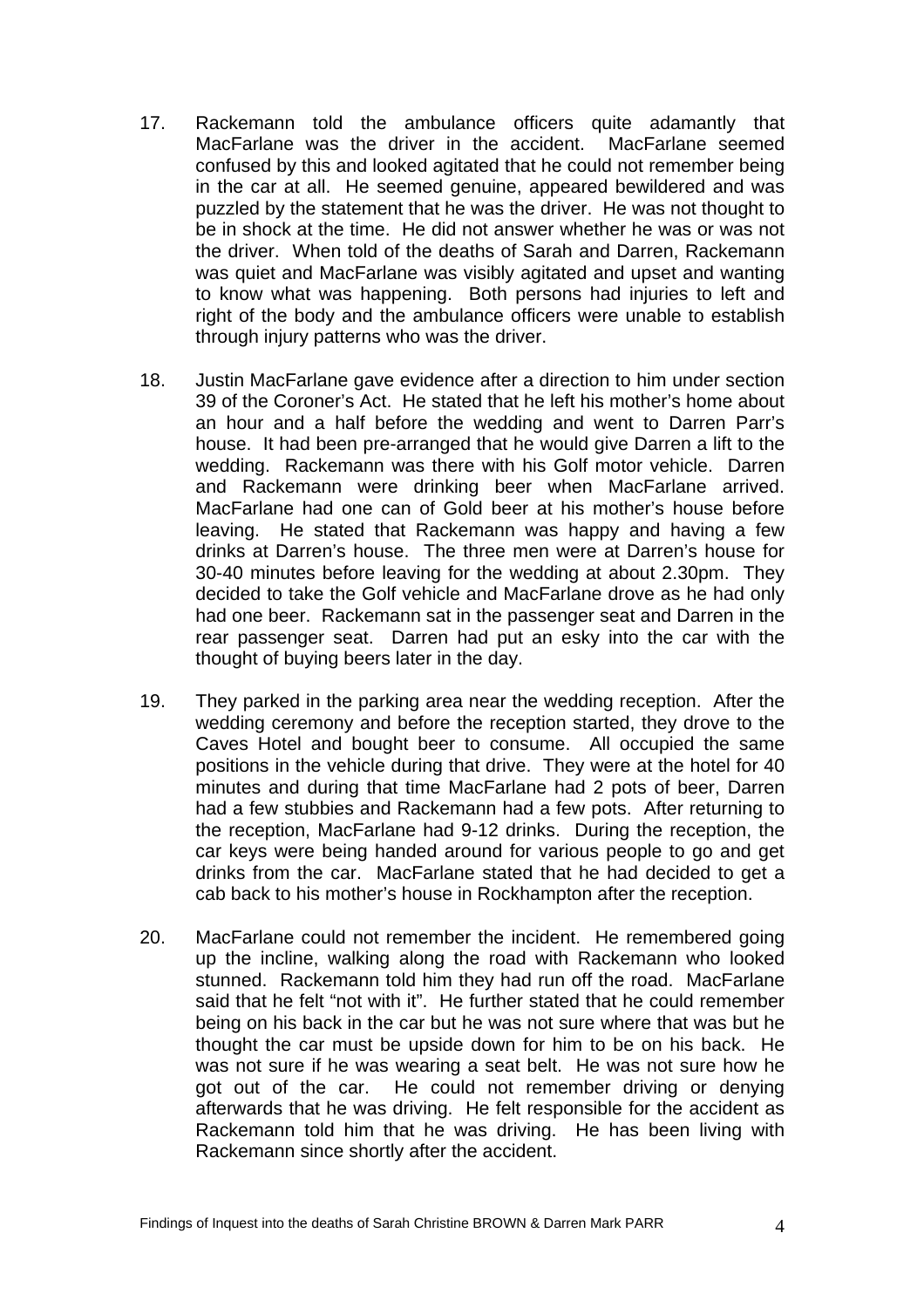- 21. Rackemann gave evidence that he had a few drinks at Darren's house before going to the wedding. He stated that when MacFarlane arrived at Darren's house, they left for the wedding with an esky and drinks in the car. Between the wedding and the reception, they passed around some drinks from the esky but went to the pub before the reception to get more drinks. MacFarlane drove and they had a few drinks there before returning to the reception. MacFarlane had the keys during the reception as he had driven to the hotel. He was not in contact with what MacFarlane was doing during the reception. After it had finished, everyone was in the car park getting ready to leave. A few people were standing around Rackemann's car talking about going back to Proposch's house for a party. Rackemann got in the front passenger seat and turned the music on in the car. He could not say who was in the car with him or indeed whether there was anyone in the back seat at all.
- 22. Later he knew that MacFarlane was in the car but did not know about Sarah and Darren until the next morning. He could not remember the incident itself, although the hospital notes indicate that he did have a memory of the incident. He remembered being in the car in the dark hanging upside down with the seat belt over his left shoulder. He could not move his left arm and was trying to undo the seat belt with his right hand to get out. He struggled to get out of the car which was upside down. He started banging on the car calling out to people but couldn't hear anything. He did not bend over to look into the vehicle due to his arm aching. He went to the other side of the car and saw a shadow of a hand move in the driver's side. His next recollection was being on the road with MacFarlane. They started walking to get help. He checked his phone but there was no power to it. A four wheel drive pulled up and there was a conversation but he could not remember anything of it. They drove off and later an ambulance drove past and then came back. He and MacFarlane received treatment from the ambulance officers. He remembers being asked about alcohol consumption and whether he was driving, which he denied. He had been drinking steadily since lunchtime.
- 23. Rackemann agreed that MacFarlane was not intending to drive at all on this day but that he was asked to drive them to the wedding as he hadn't been drinking. After the wedding he could not recall asking anyone to drive his car or in fact who did drive it from the venue. He was unable to say when or how the decision was made to drive the car home but commented that he was happy to leave the car there and collect it the following day. Mr Rackemann denied saying to the ambulance officers that he thought there might be someone else in the car and stated that the first time he was told of the fatalities was the following day at hospital.
- 24. When ambulance officers attended the scene, they went down to the vehicle and located Darren and Sarah in the rear seat of the vehicle. They were both deceased. Post mortem examinations were conducted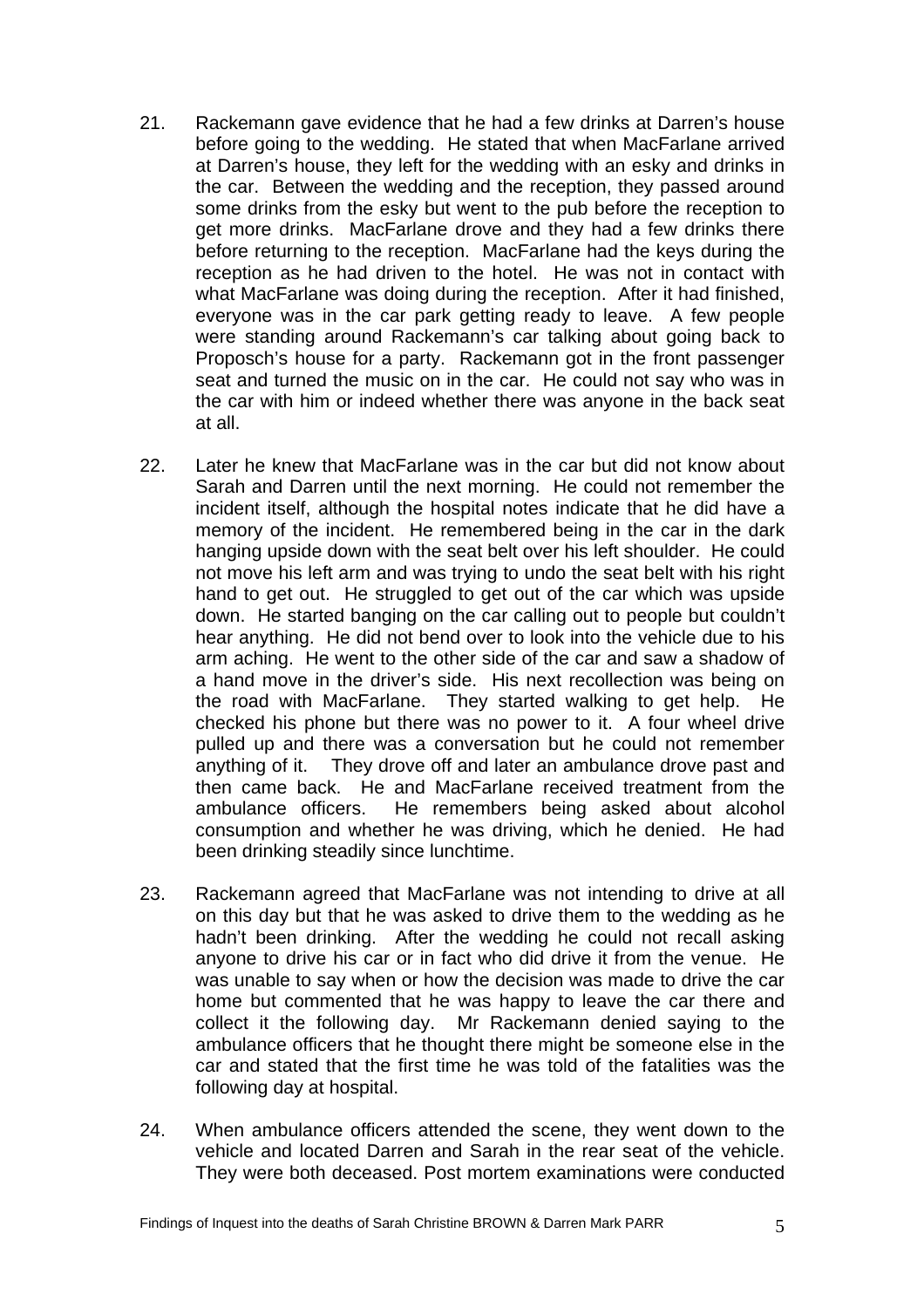by Dr Buxton. Sarah suffered a broken neck in the incident and died instantly. Darren was a large fellow and the vehicle was small. He did not appear to be wearing a seat belt at the time of the incident. It is possible that following the incident he may have been able to be recovered from the vehicle but Dr Buxton stated that it would have taken a fast and skilful extraction following the incident to save Darren. He may have been unconscious from a hit on the head during the incident. He was quite affected by alcohol (blood alcohol reading .223%) and that added to the tight space in which he was located may have made it difficult for him to move to release himself. His position upside down in the vehicle meant that he suffocated. He would have drifted into unconsciousness quite quickly before passing.

- 25. Dr Buxton also examined medical information relating to MacFarlane and Rackemann with a view to determining which person was the driver of the vehicle.
- 26. Rackemann was affected by alcohol, reported himself as the passenger and said he was wearing a seat belt. He had injuries to his left shoulder blade and neck. The injury to his shoulder was consistent with that part of his body hitting a structure within the car. The mark documented going over his left shoulder (in the medical chart and also shown in a photograph taken 4 days after the incident) was consistent with wearing a seat belt on the passenger side. There was also a mark on the right of the midline of the neck which Dr Buxton stated was not consistent with a seat belt worn on the right (driver's) side.
- 27. MacFarlane did not have a seat belt mark which is not unusual. He had minor abrasions to the left side of his face and forehead (which may have been caused by coming into contact with the steering wheel, driving mirror or top edge of the windscreen during the rollover) and his right hand (which could have been caused by anything). His injuries were not indicative of his position in the vehicle.
- 28. There was no direct physical evidence that placed either person in the driver's seat. Mr Rackemann's injuries were consistent with being a passenger and by a process of elimination MacFarlane was likely the driver of the vehicle. There can be no suggestion that either of the rear seat passengers could have moved in the vehicle from the driver's seat during the incident.

## *FINDINGS OF FACT*

29. On the balance of probabilities, which is the requisite standard of proof in coronial matters, I find that Mr MacFarlane was the likely driver of the vehicle. This finding is circumstantial given the lack of direct evidence as to the identity of the driver and the process of elimination conducted using the injuries to the two front seat occupants previously detailed.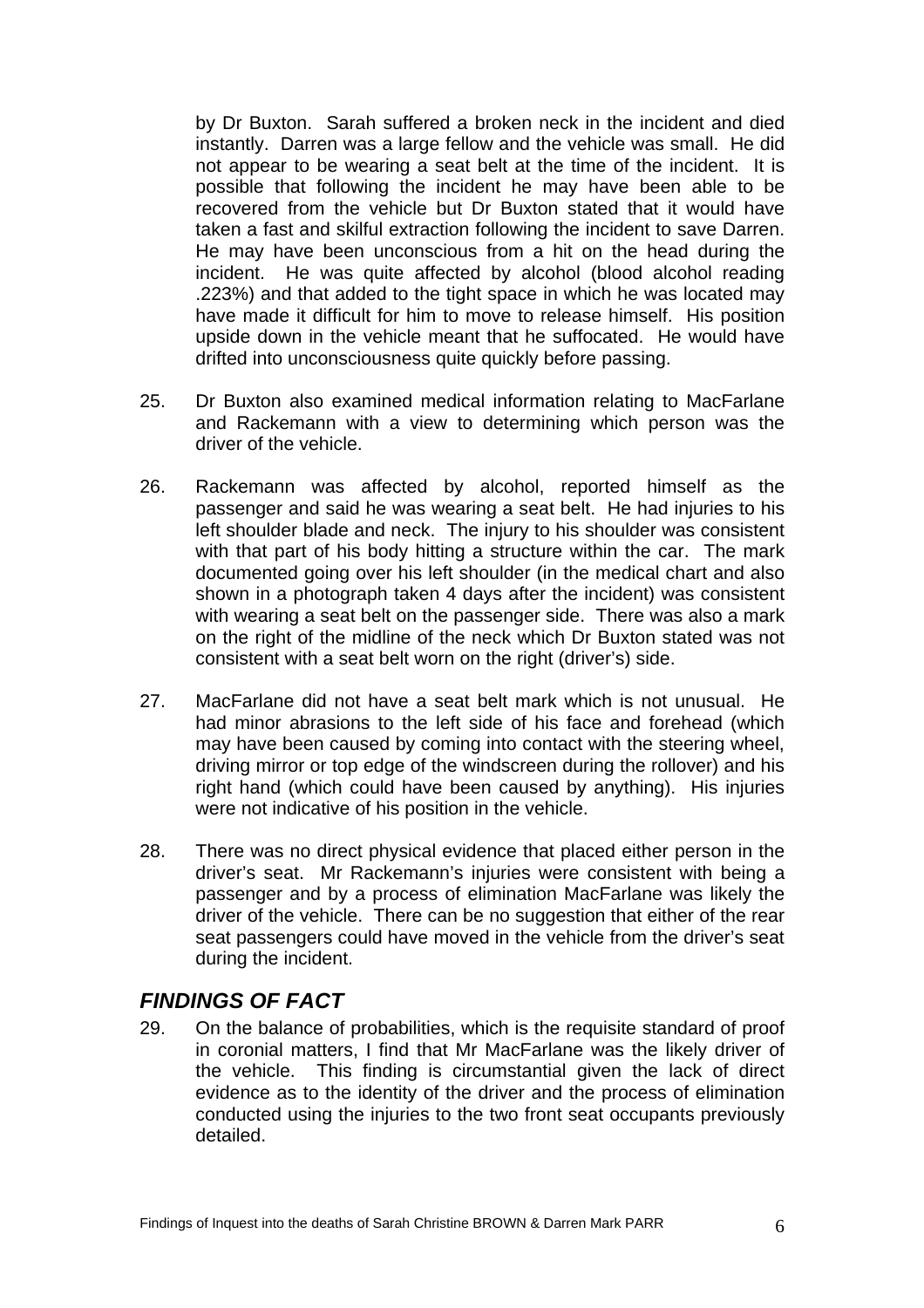- 30. The exact cause of the vehicle leaving the roadway is unknown but there are a number of potentially contributing factors: the alcohol consumption of Mr MacFarlane (blood alcohol reading .116%) and consequent impairment of his driving ability and the length of road where the incident occurred being in a country area, unlit, on a bend with a steep embankment bordering with no guard rails present. Driver inattention or fatigue could also have been a factor in the vehicle leaving the roadway, particularly given the lack of evidence of braking on the roadway. There was no evidence of speed, an obstacle on the road or mechanical failure of the vehicle (except for the possibility of the front passenger tyre being partially deflated).
- 31. Further to the cause of the incident is the issue of the lack of attention to the rear seat passengers by MacFarlane and Rackemann. It is unlikely that even if either MacFarlane or Rackemann had checked on the rear passengers and discovered Darren that they would have been able to extract him from the vehicle and saved him. It is unfortunate however, that their condition, partly as a result of their alcohol consumption and partly perhaps due to disorientation from the incident, meant they did not think to check on their passengers. They may have been able to do something to assist, if not save Darren, especially in light of the four wheel drive which came upon them shortly after the accident. The occupants of that vehicle may have been able to assist if alerted to the presence of Darren and Sarah.

## *FINDINGS required by s43(2)*

I am required to find, so far as has been proved on the evidence, who the deceased persons were and when, where and how they came by their death. After consideration of all of the evidence and exhibited material, I make the following findings:

**Identity of the deceased persons**– The deceased persons were Sarah Christine BROWN and Darren Mark PARR.

**Place of death** – Sarah and Darren died at the scene of the motor vehicle incident on Barmoya Road, The Caves.

**Date of death** – Sarah and Darren died in the early hours of the morning on  $6<sup>th</sup>$  May 2007.

**Cause of death** – Sarah and Darren died after the vehicle in which they were rear seat passengers was involved in a single vehicle incident. The vehicle left the roadway, possibly as a result of impairment of the driver due to alcohol and/or inattention/fatigue. When the vehicle left the road it rolled down a steep embankment before coming to rest on its roof.

Sarah died from a dislocated neck and transection of the spinal cord due to or as a consequence of motor vehicle trauma.